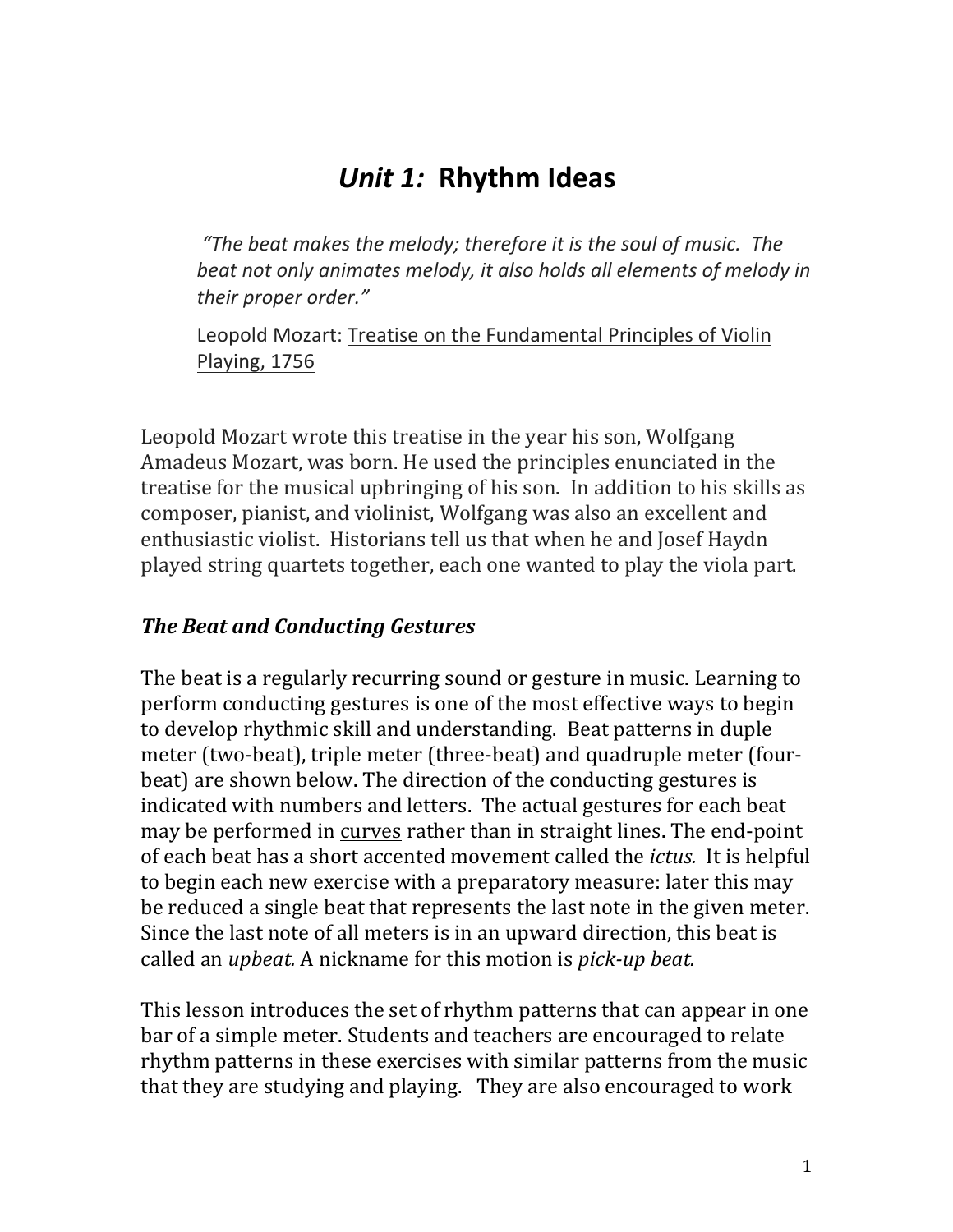with a partner – one person singing or playing the patterns one at a time in random order and the other person repeating the patterns back and then identifying the bar in which the notation for the pattern is given. Students are encouraged to perform the traditional conducting gestures as they sing and listen. Duple Beat patterns are shown in duple meters (two-beat), triple meters (three-beat), and quadruple meters (fourbeats). The direction of the conducting gestures is indicated with letters. Accented beats



The student is encouraged to practice the conducting beats shown above before they begin work on the examples in Unt 1. The conducting gestures should be used whenever it is necessary or helpful in performing the Exercises in Unit 1 and later Units. Study the diagrams of conducting gestures given above and then practice each one while listening to a performance by a teacher or fellow student.

# **Quarter Note Beat Patterns**

Ex. 1: Duple Meter: Two beats in a bar with accents on the first beat (quarter notes  $\int$  and half notes  $\partial$ ).

Ex. 2: Triple Meter = Three beats in a bar with accents on the first beat. This involves quarter notes, half notes and dotted half notes  $\int d\theta$ .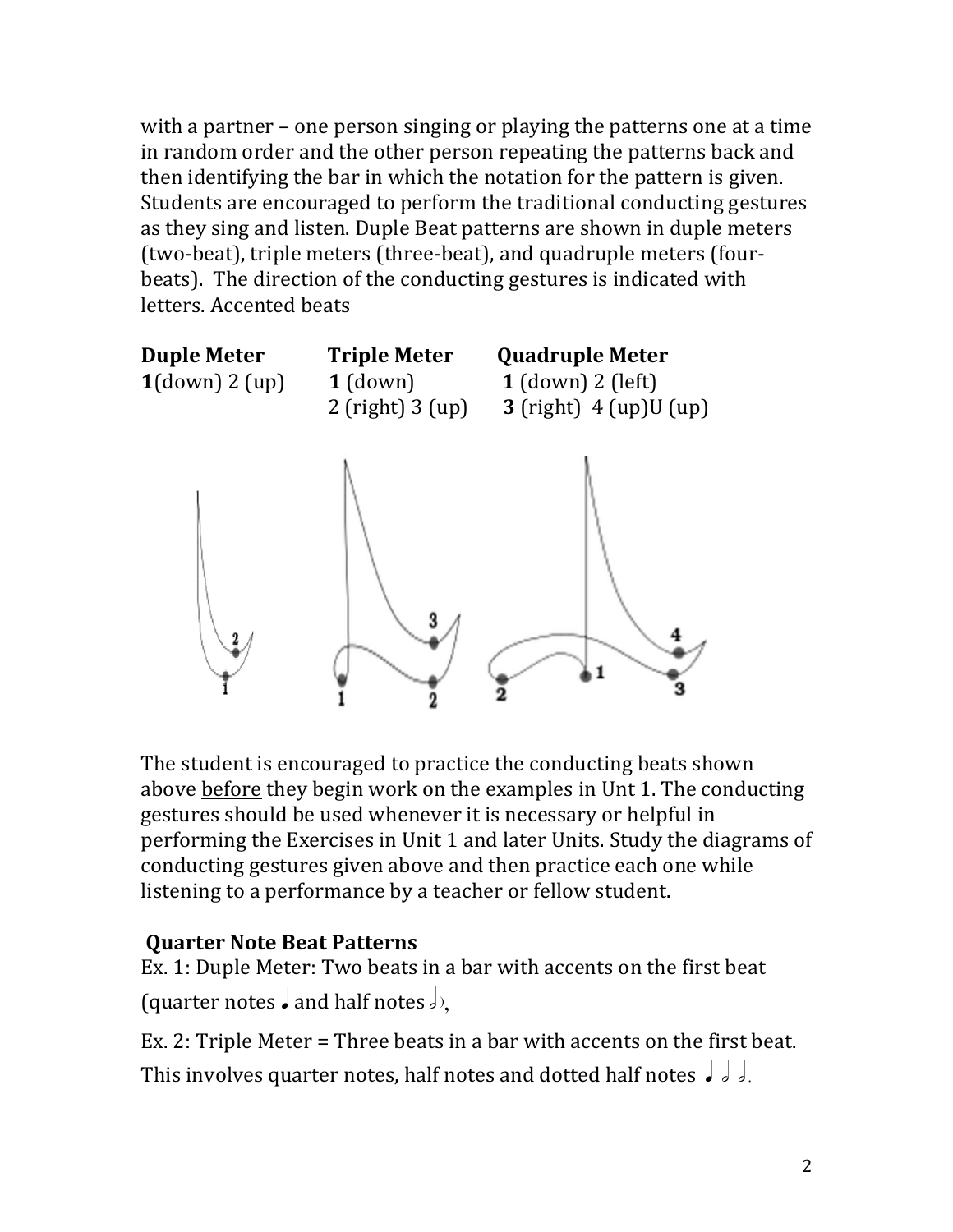Ex. 3: Quadruple Meter = Four Beats in a bar with a strong accent on beat one and a somewhat less strong accent on beat 3 The notation for all notes used in **Lesson 1** is shown below quarter note, half note, dotted half note, whole note q h h . w

The term "measure" may be used instead of "bar." For complete information on rhythm notation, see the last page of this module

# Lesson 2: Simple Duple Meter, Quarter Note Beat: Bar Patterns

With **Lesson 2** we begin our study of rhythm patterns. One of the most important things about reading and playing rhythm patterns is to focus on the sound of the whole pattern and not learn the pattern note by note. After the student feels comfortable with the patterns, the teacher should play either Ex. 1 or Ex. 2, and should then ask the student which example they think was played. If correct, the student should go to the next lesson. If incorrect the teacher should repeat the exercise. Then the teacher may point to a pattern, ask the student to play it and indicate if the student is correct. If incorrect the student should repeat the pattern

Each lesson title provides three items of information. In **Lesson 2** this includes the following:

1. Type of meter. Simple Duple Meter: Meter refers to the time element of music. In particular it refers to the number of beats in a bar. Duple meter means there are two beats in a bar. The term Simple tells us how the beat can be divided into smaller notes.

2. Type of Beat. Quarter Note Beat indicates that each beat will last one quarter note. The beat may be fast or slow, but it remains the same speed (or "Tempo") throughout each exercise in this module. Later we will learn that this is not always the case and there might be some change of tempo in some examples

3. Type of Pattern. Bar Patterns indicates that each pattern lasts a complete bar. Since there are just two types patterns in  $2/4$  meter it is not necessary to have additional exercises.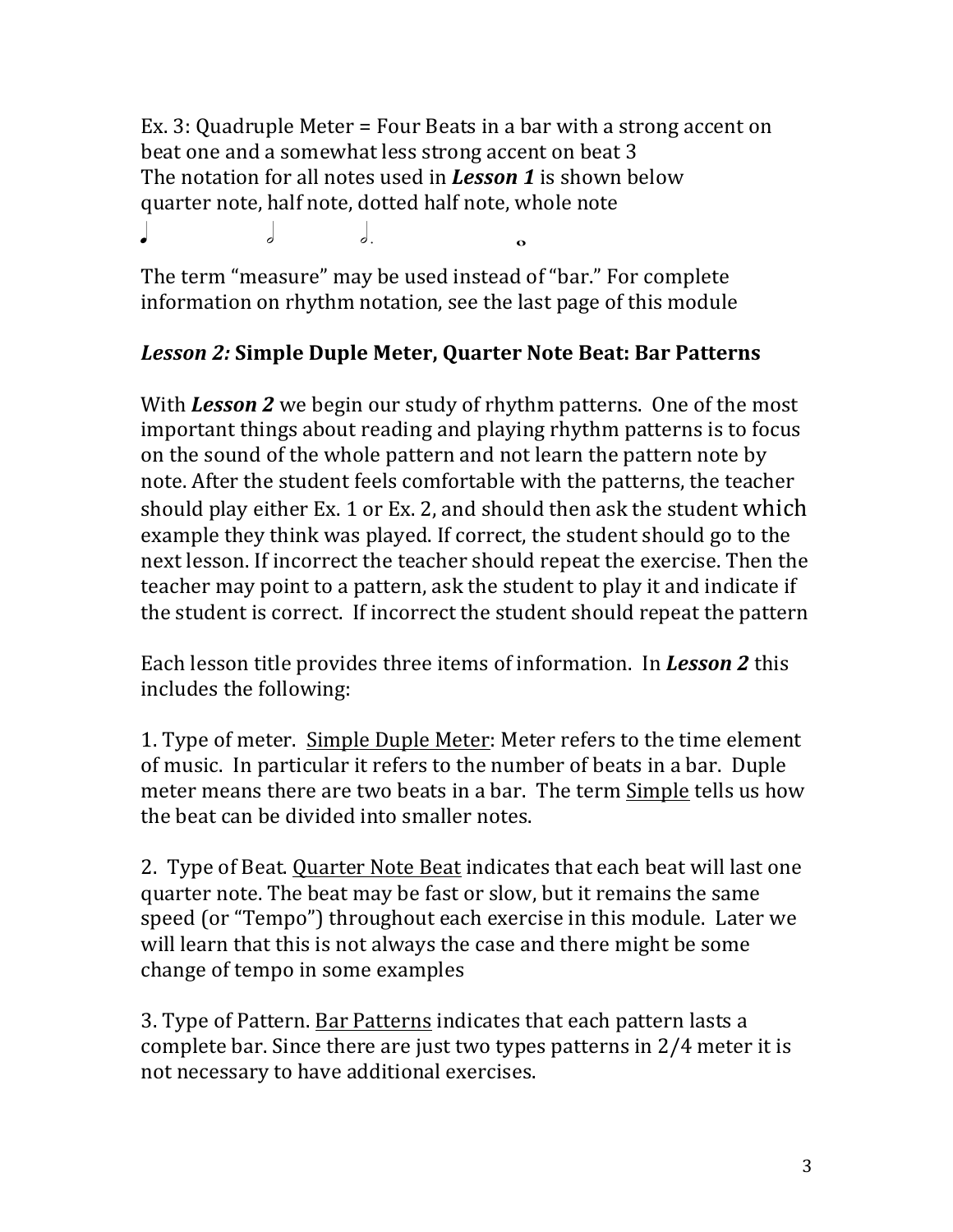#### *Lesson 3:* **Simple Triple Meter, Quarter Note Beat: Bar Patterns**

This lesson is in triple meter – three quarter note beats per bar. This results in four possible bar patterns. The student should study these and then sing through them while conducting triple meter. When ready, the teacher will play on of the three exercises and the student will indicate which exercise was played. If correct the student goes to the next lesson, if wrong the teacher plays the correct exercises. Then the teacher will ask the student to play one of the exercises and indicates if the performance was correct. These procedures will be used for each of the following exercises.

**Lessons 4 to 11** are similar to **Lesson 3**, but are in different meters.

### **Lesson 12: Simple Duple Meter Quarter Note Beat: Division Level Patterns with DaBaDiBi Syllables on EACH 8TH NOTE DIVISION**

Simple meter division patterns are shown for half note beats, quarter note beats, and eighth note beats. These exercises use the same practice and testing techniques as in the preceding Beat Level meters. However instead of using conducting gestures, the student may now work with **Da**baDibi syllables and finger tapping. The **DabaDib**i system was invented by Asher Zlotnik and has been used for teaching rhythm with great success. We will be using it in the following lessons and also in later lessons.

**Da**baDibi syllables for division level patterns use the syllables **Da** and Di to represent the two divisions in each simple meter beat. These two syllables show relative accentuation of pulses within a beat

**Da** on the first division indicates the strongest pulse

Di on the second division indicates a moderately strong pulse **Finger taps** may also be used in coordination with syllables as shown in Table 1A. Doing these finger taps on a hard surface can produce aural clicks that indicate when beats and divisions occur.

Table 1A summarizes information on divisions in simple meter bars.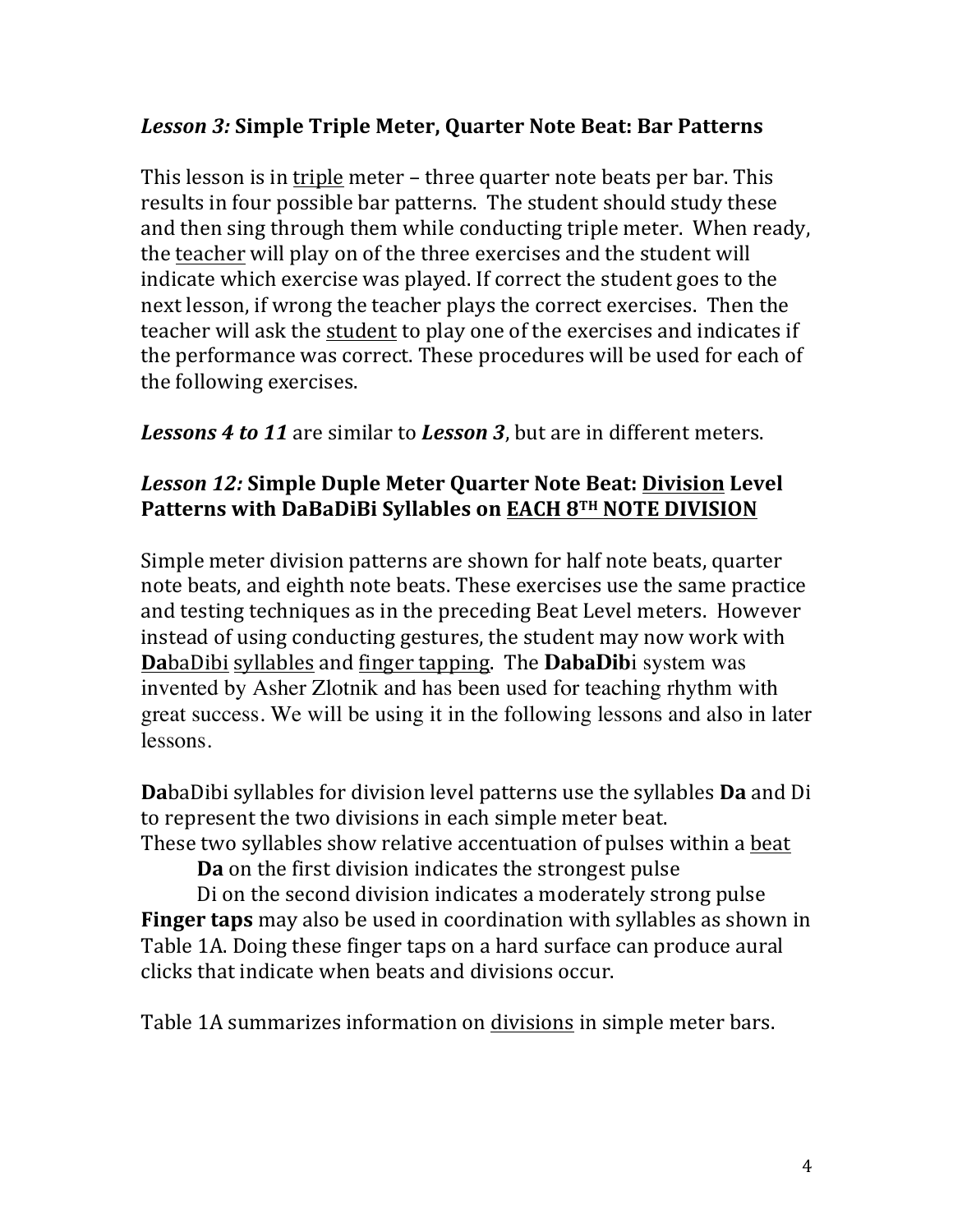|                    | <b>Table 1A</b>  |               |  |
|--------------------|------------------|---------------|--|
| <b>Syllables</b>   | DA               | Di            |  |
| <b>Finger Taps</b> | T (thumb)        | M (Middle)    |  |
| <b>Emphasis</b>    | <b>STRONGEST</b> | <b>Strong</b> |  |

Table 1B shows the specific pattern used in the first bar of **Lesson 3, Ex**.

2. Notice that finger taps are shown for all four division level notes.

Syllables and Emphasis is shown only for sounded notes.

| ташс 1.1           |                  |              |        |                    |  |
|--------------------|------------------|--------------|--------|--------------------|--|
| <b>Syllables</b>   | Da               | Ba           | Di     | Bi                 |  |
| <b>Finger Taps</b> | <b>Thumb</b>     | Index Finger | Middle | <b>Ring Finger</b> |  |
|                    |                  |              | Finger |                    |  |
| <b>Emphasis</b>    | <b>STRONGEST</b> | Weak         | Strong | Weak               |  |

#### $T_2$ **blo**  $1R$

#### **Learning Routine for Rhythm**

To work with these patterns it is helpful to use the following learning routine – not just for these exercises, but also for any of the exercises in *Viola Skills.* For this reason we recommend that this Learning Routine (adapted to the subject matter) in each in all Units of Viola Skills.

1. Work in pairs – two students or a student and teacher. One acts as guide, the other acts as a <u>performer</u>. The <u>guide</u> produces an exercise by sounding the patterns with handclaps, or sounding them on a neutral syllable such as <u>la</u> (not with DaBaDiBi), or sounding them with notes on the viola.

2. The performer repeats this exercise as correctly as possible.

3. The guide indicates if the performer was correct this time. If correct the performer goes on to a new pattern. If incorrect the guide has the performer repeat the exercise one more time. If this is still incorrect the guide chooses or invents a new exercise that is similar to the first but shorter and/or easier.

Throughout the procedure the guide is careful to be encouraging, but not condescending.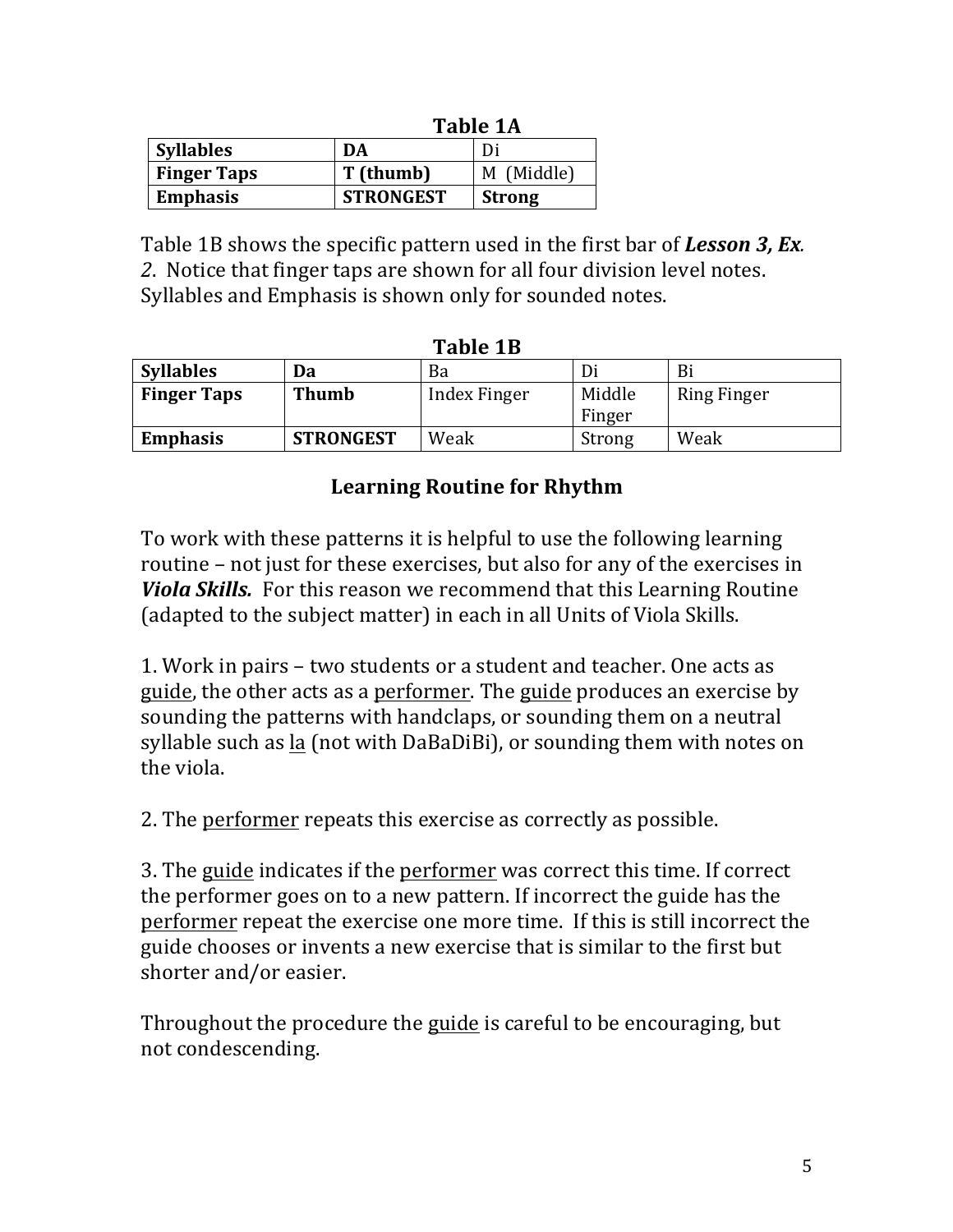### Lesson 13: Simple Duple Meter, Quarter Note Beat, and Subdivision **Level Patterns with Da**baDibi **Syllables**

Now we move to the subdivision level in Simple Duple Meter with Quarter Note Beat, where there are 4 EIGHTH note divisions in each bar. The first four bars may be used to practice the syllables for these divisions. There can also be other subdivision patterns involving eighth, quarter and half notes. The teacher can demonstrate the four bars at the beginning of **Lesson 12**, and then the student can perform these with **Da**baDiBi syllables and with finger tapping.

Then the teacher can perform the following 8 bars, which show the  $8$ possible division level patterns in  $2/4$  meter. Then the teacher can have the student imitate the performance. Finally the teacher can call upon the student to perform one of the five exercises with finger tapping and syllables and can indicate if this was accurate. Some students may find this difficult and others may not. Before proceeding to the next exercise the teacher should try to lead each student to a high degree of accuracy in the performance of these bars.

# *Lesson 14:* **Simple Duple Meter, Half Note Beat: Division Level Patterns**

This lesson is similar to **Lesson 12,** but now the patterns are based on half note beats. The same teaching techniques may be used.

# Lesson 15: Simple Quadruple Meter Patterns with Rests and Ties

This lesson adds rests and ties to the notes used in preceding lessons. Students may find these more difficult than lessons with only notes, but they may find that using finger tapping will assist them in learning them. As soon as they can perform them accurately they should take away the finger tapping and the teacher should indicate if the student is maintaining accuracy.

# Lesson 16: Simple Triple Meter, 8<sup>th</sup> note beat, Division Level **Patterns** with Rests and Ties (CHALLENGE EXERCISE)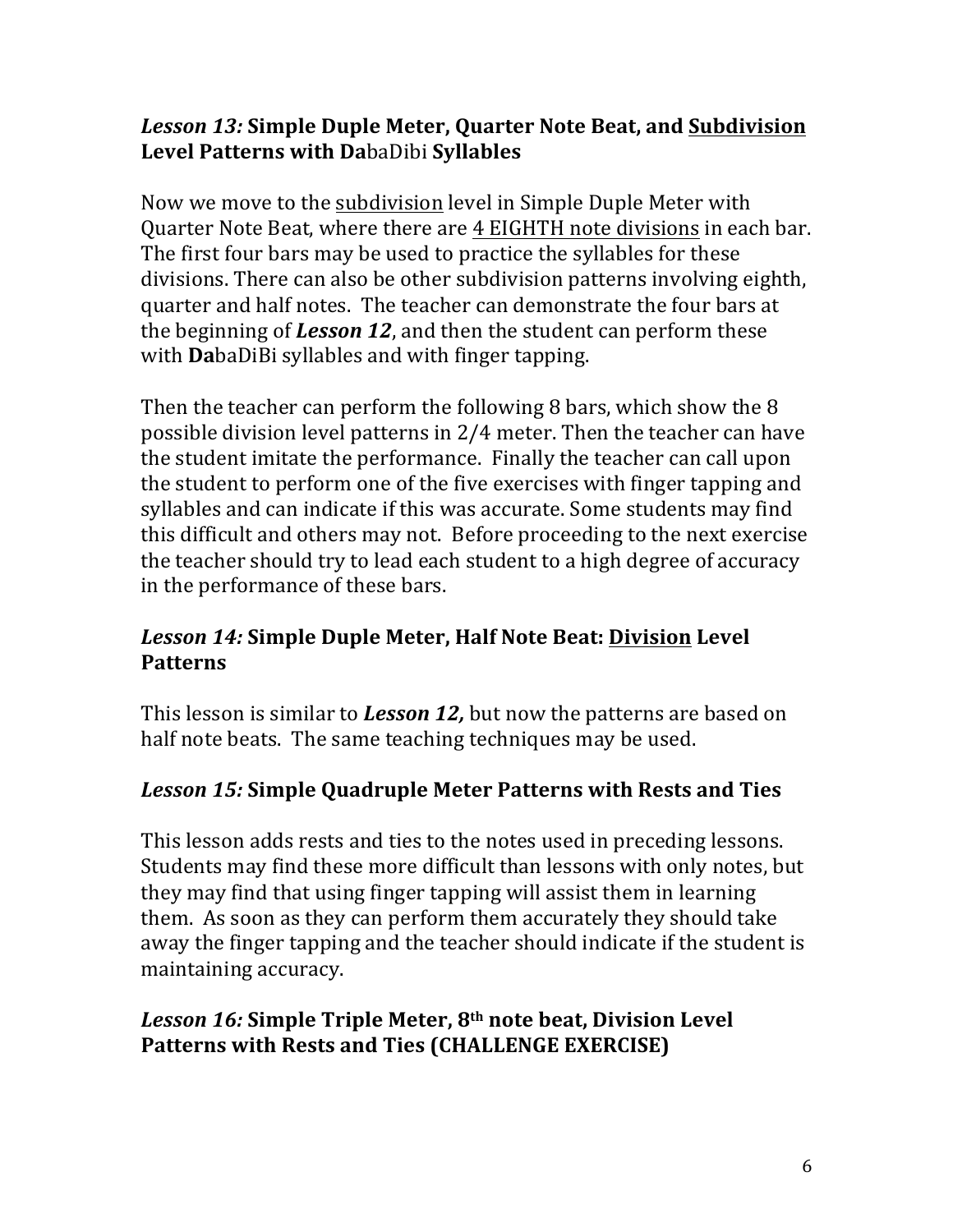This exercise illustrates patterns with Ties, note durations achieved with arched lines that connect two or more notes of the same pitch into a single duration. In Ex 1 (first two bars) we see an eighth note tied to a sixteenth in order to sound like a dotted eighth note. In bars 5 and 6 the same two notes are used in reverse order, again to produce a dotted eighth note. Why is this necessary? It allows us to have the correct number of sixteenth note values in each of these bars.

# Lesson 17: The Anacrusis (up beat or pickup).

Many passages in music literature begin with an incomplete measure with fewer beats in it than indicated by the meter signature. This measure is called an anacrusis or an upbeat or a pickup. This lesson offers a brief introduction to this rhythmic gesture. In subsequent examples in the Module there will be other examples exploring this. The teacher can suggest beginning with a preparatory conducting beat before the anacrusis (upbeat or pickup). In quadruple meter, as in Lesson 16, this would mean a preliminary third beat conducting gesture moving to the right before the following upbeat. The teacher may demonstrate this.

### Lesson 18: Write out the rhythm only for examples from works you are performing or from other literature

# Lesson 19: Compound Duple Meter, Dotted Quarter Note Beat, Beat **Level Patterns**

Compound meter may seem quite complicated when stated in words. However, when the student hears or plays examples in compound meter they will not seem so complicated. There are two ways compound meters differ from simple meters. The first is the number of divisions in a beat. 

#### In a *simple* meter there are 2 divisions in each beat. In a *compound meter* there are 3 divisions in each beat.

The second way compound meters differ from simple meters is the meaning of the time signature.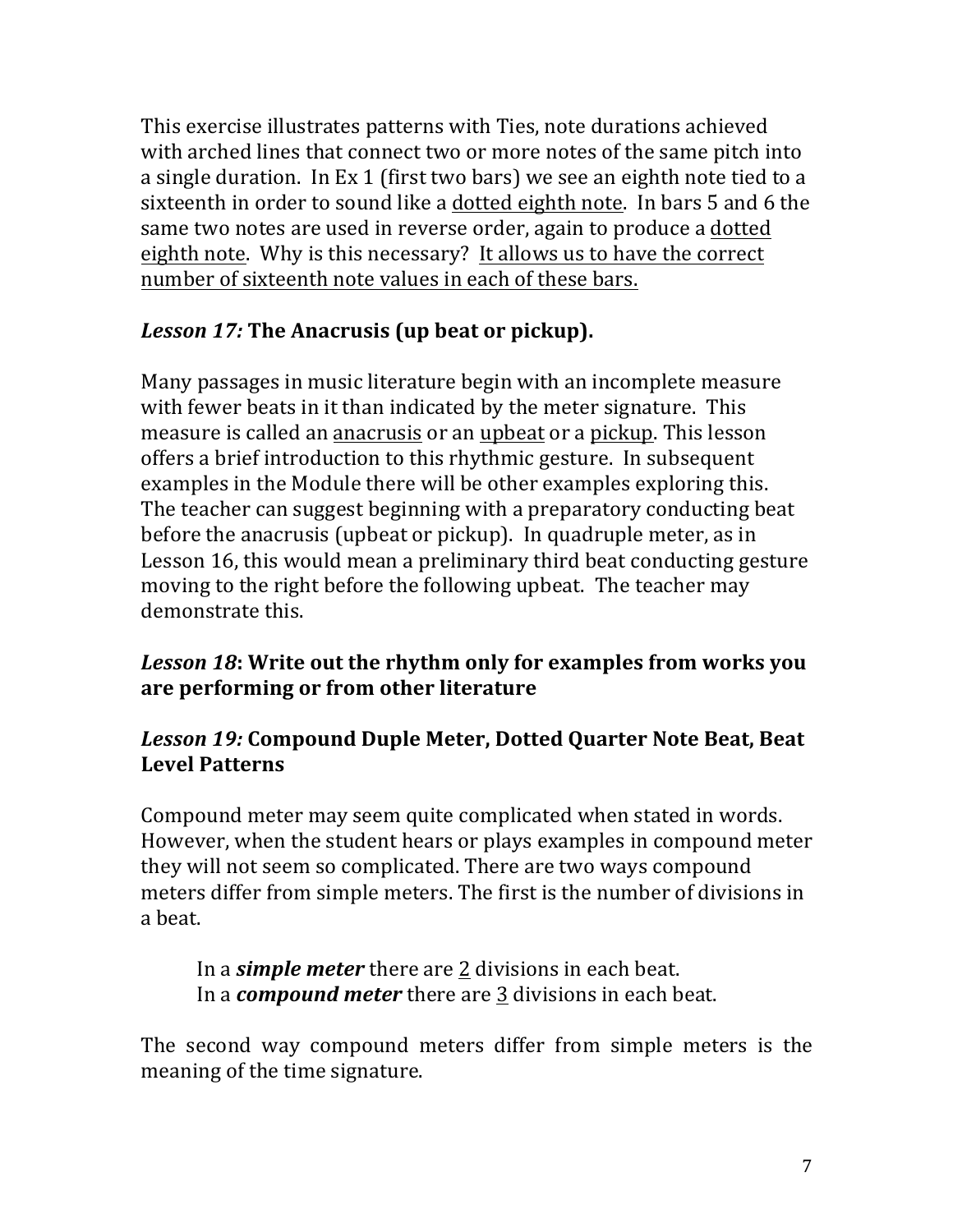In a *simple meter time signature* the top number indicates the number of beats in each bar, and the bottom number indicates which note lasts one beat. The time signature  $\frac{3}{4}$  indicates in the bottom number (4) that the quarter note is the beat note. The time signature  $\frac{3}{4}$  indicates in the top figure (3) that there are three beats in each bar.

In a *compound meter time signature* the **bottom** number indicates which note lasts one division of a beat; the top number indicates the number of divisions in a bar. The time signature  $6/8$  indicates in the bottom figure  $(8)$  that the eighth note is the division note, and the top figure  $(6)$  indicates that there are six divisions in each bar.

To determine the beat note in a compound meter take the bottom note value of the time signature (eighth note in this exercise) and then find the note value that is three times as long  $-$  this note will be the beat note. Three eighth notes equal one dotted quarter note. This means that the dotted quarter note is the beat note in this example. There are two dotted quarter note beats in each bar.

Another way of understanding compound meter signatures is by comparing them with a special type of meter signature that has a number for the top figure and a dotted note for the bottom figure as shown below. Some modern composers use this format.

|  | 6 2 9 3 12 4 6 2                     |  |
|--|--------------------------------------|--|
|  | $8 = 0.$ $8 = 0.$ $8 = 0.$ $16 = 0.$ |  |

Students should test their understanding of compound meters by covering up the last column of **Table 1 C** and then deciding the number of beats in each bar and the beat note for each of the given meter signatures. They should not look at the last column until they have completed all answers.

In the Correct Answer Column of use the following abbreviations:  $E =$  dotted eighth,  $Q =$  dotted quarter,  $H =$  dotted half.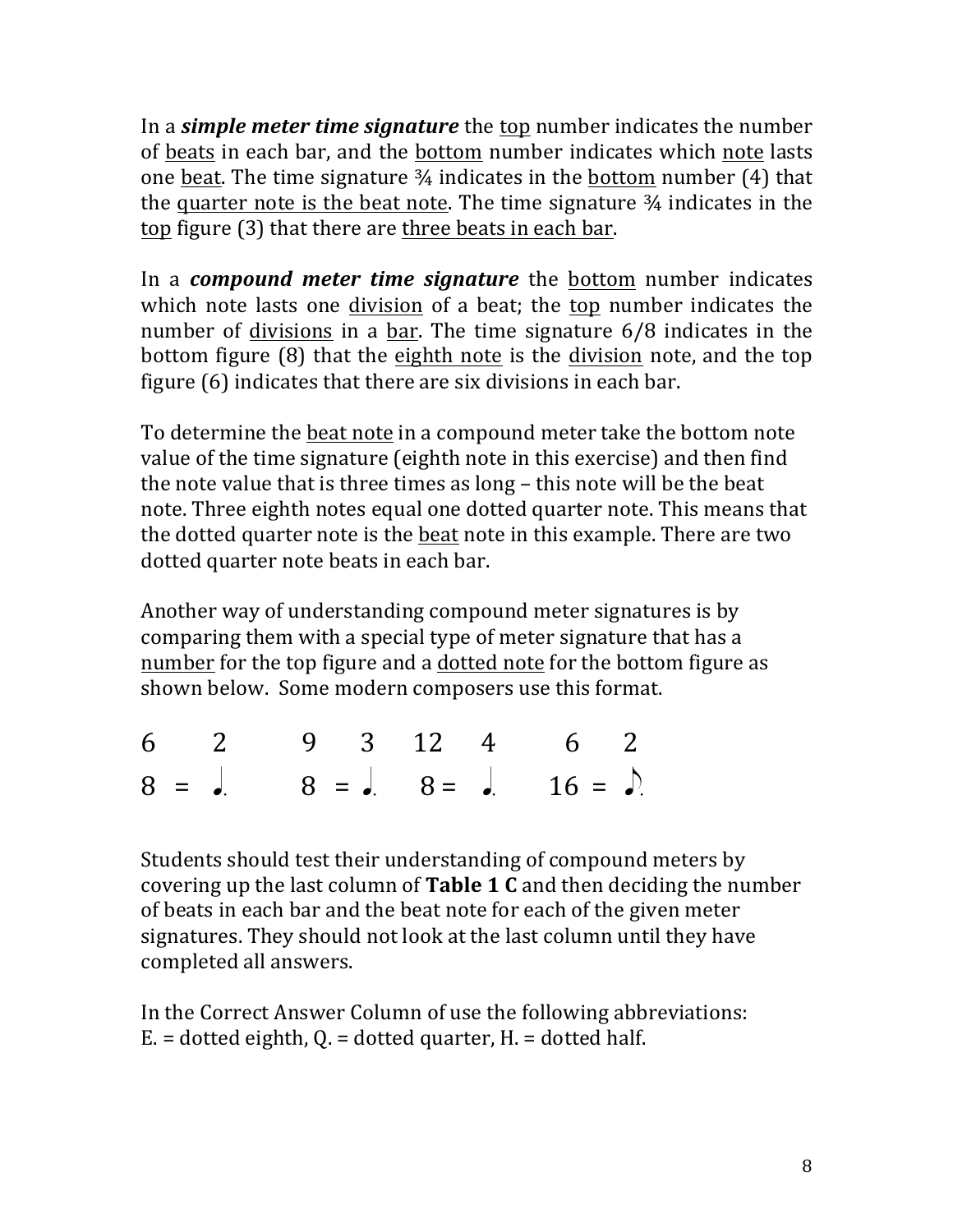| Tapic TC        |                |             |                            |  |  |
|-----------------|----------------|-------------|----------------------------|--|--|
| Meter Signature | Beats in a Bar | Beat        | <b>Correct Answer:</b>     |  |  |
|                 |                | <b>Note</b> | Beats in a Bar & Beat Note |  |  |
| 9/8             |                |             | 3 Q.                       |  |  |
| 12/4            |                |             | 4 H.                       |  |  |
| 6/16            |                |             | 2 E.                       |  |  |
| 12/8            |                |             | 4 Q.                       |  |  |
| 9/4             |                |             | 3 H.                       |  |  |
| 6/8             |                |             | 2 Q.                       |  |  |
| 9/16            |                |             | 3 E.                       |  |  |
|                 |                |             | 4 E.                       |  |  |

 $Table 1C$ 

Compound meters are those in which the division level of each beat has three possible attack points and the subdivision level has six possible attack points. The subdivision level notes are organized into three groups of two notes each. This calls for new syllable names (Du bu). Names of other finger taps remain the same. For attack points 5 and 6 the middle finger  $(M)$  is used for the syllable "Du", and the index finger (i) is used again for the syllable "bu".

The student should tap the finger taps and chant the syllables. Notice how the tapping can bring out the strengths or characteristics of the syllables. This is suggested by the descriptions given in the "**Emphasis**" row in Table 1C.

| TADIC TO           |                  |      |        |      |        |      |
|--------------------|------------------|------|--------|------|--------|------|
| <b>Syllables</b>   | Da               | ba   |        | bı   | Du     | bu   |
| <b>Finger Taps</b> | m                |      | M      |      | M      |      |
| <b>Emphasis</b>    | <b>Strongest</b> | weak | Strong | weak | Strong | weak |

 $Table 1C$ 

In working with Lessons 6, 7, 8, 9, 10, and 11 the student can use the same learning and testing procedures as in Lesson 5

LESSONS 20 TO 28 on COMPOUND METERS are based on similar activities as the parallel lessons for SIMPLE METERS. Notice the "Siciliano" patterns in Ex. 26.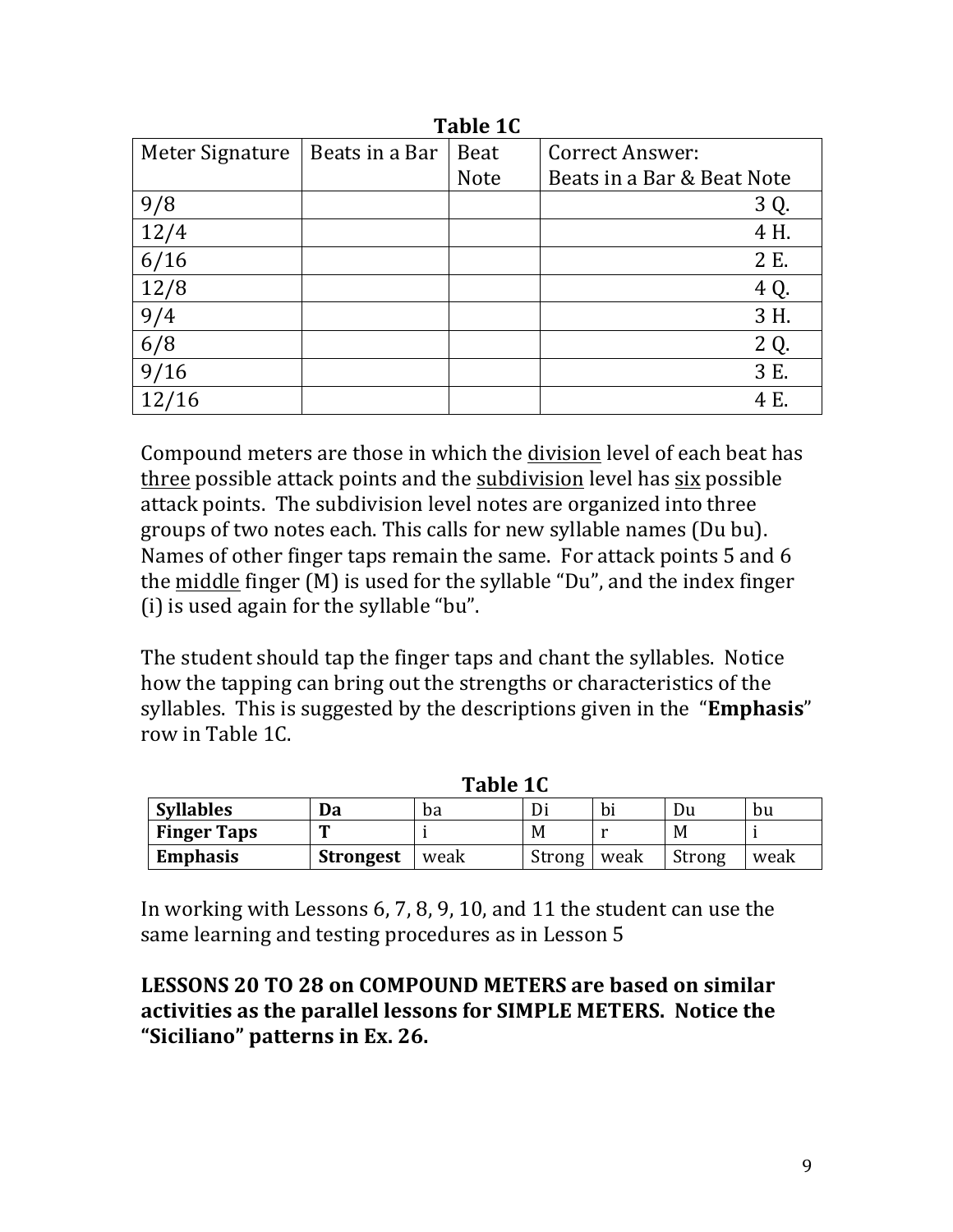# *Lesson 29* **Tuplet Patterns**

"Tuplet" is the generic name for rhythm patterns that use note values that are different from the values normally found in a given meter. In Ex. 1 Simple Meter Measure Patterns, a measure would normally contain 2 quarter notes. If the composer wishes to use three quarter notes instead of 2 quarter in a measure he designates them as a "triplet" and marks them with the number three above the notes. Sometimes the notes appear with a bracket as shown below.

 $\frac{3}{2}$  $\begin{bmatrix} 1 & 1 & 1 \\ 1 & 1 & 1 \end{bmatrix}$ 

In 6/8 compound duple meters each beat would normally contain 3 eighth notes or 6 sixteenth notes. If the composer wishes to use 2 eighths in a beat as in Ex. 2 bar 1, he designates them "duplets" and marks them with the number 2 above the notes. Sometimes the notes appear with a bracket as shown below.

 $\frac{2}{\sqrt{2}}$  $\begin{vmatrix} 1 & 1 & 1 \\ 1 & 1 & 1 \end{vmatrix}$ 

Other examples of tuplet rhythm patterns are given here. There are many more such patterns that could appear, especially in contemporary music. 

# *Lesson 30:* **Patterns with Ties**

Ex. 1 shows several patterns that include sounds that cannot be written with single notes. For example, in bar 1 the first note is meant to last for 5 sixteenth notes, but no single note can express this. Instead a note lasting 5 sixteenth notes is written as a quarter note connected to a single  $16<sup>th</sup>$  note. The connecting line looks like a slur, but is actually shaped slightly shallower. It is called a "tie" and it indicates that two or more durations have been made into a single duration. In writing tied notes the composer tries to show as clearly as possible where beats begin. Ex. 2 shows how certain passages with ties can be written in a confusing way that does not show the beginning of the beat. Then Ex. 2 shows another version that does clearly show the beginning of the beat. The "not preferred" ties do not clearly show where the beats occur, the "preferred" ties do.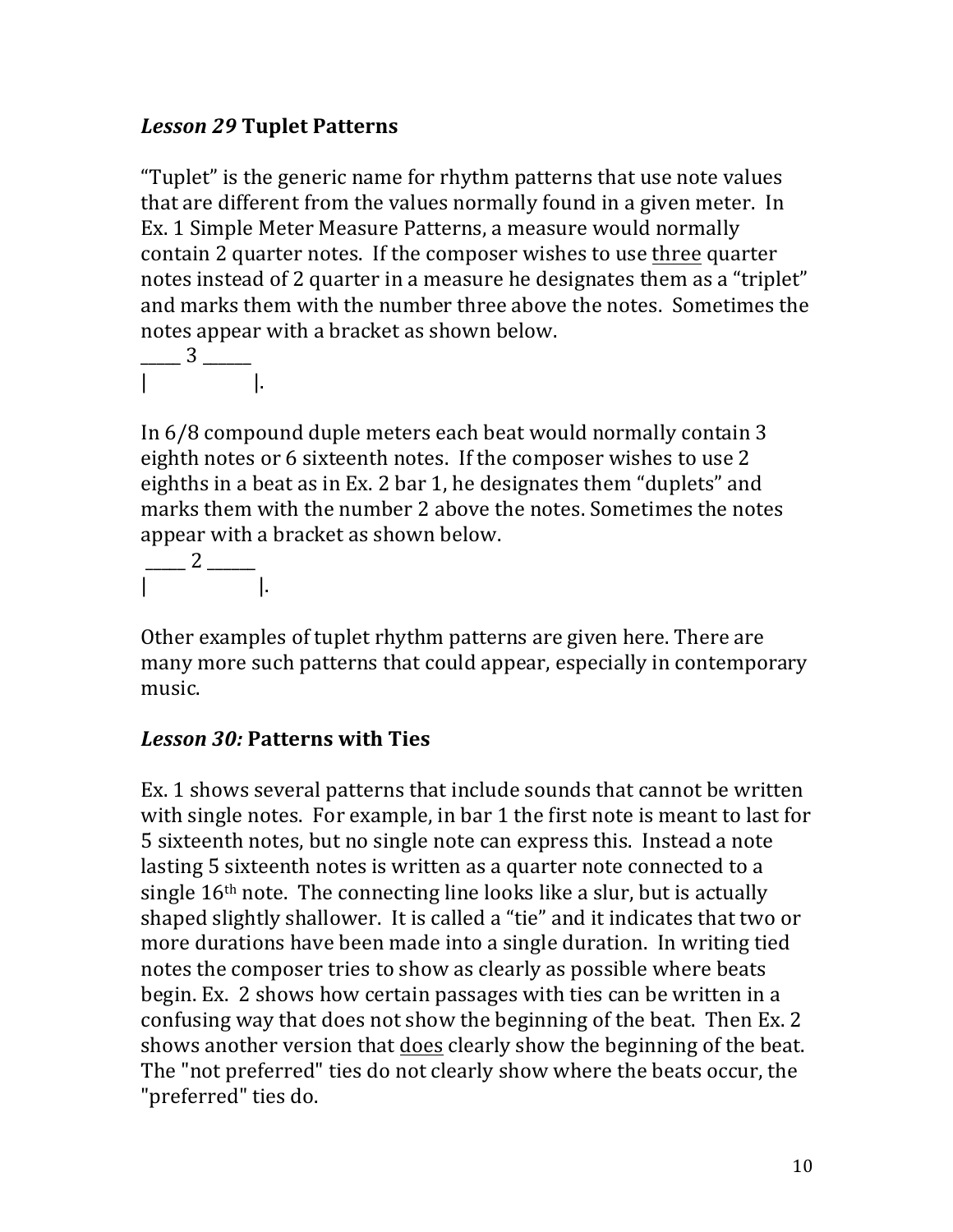**Lesson 31:** For this lesson students are encouraged to write out passages interesting patterns compound meters that they have invented themselves or that come from music they are studying.

#### *Lesson 32*: **Rhythm Notation Symbols**

This lesson summarizes rhythm symbols for most commonly used notes, dotted notes and rests. It also indicates mathematical relations between these elements. After you have studied the notes and rests, a teacher or fellow student may test you with the following activities:

1. Pointing to one of the notes or rests and saying its name (eighth) note, half note, etc.)

2. Pointing to two notes or rests and describing the relation between the two notes according to the number of the smaller notes that are present in the larger note. For example, in a half note there are eight  $16<sup>th</sup>$  notes..

#### *Lesson 33:* **Note Names and Values**

#### **United States Note Names and Values (in terms of Whole Notes)**

| Note Name          | Value        | Dotted Value   | Doubly-Dotted Value    |
|--------------------|--------------|----------------|------------------------|
| sixty-fourth note  | 1/64         | $1/64 + 1/128$ | $1/64 + 1/128 + 1/256$ |
| thirty-second note | 1/32         | $1/32 + 1/16$  | $1/32 + 1/64 + 1/128$  |
| sixteenth note     | 1/16         | $1/16 + 1/32$  | $1/16 + 1/32 + 1/64$   |
| eighth note        | 1/8          | $1/8 + 1/16$   | $1/8 + 1/16 + 1/32$    |
| quarter note       | 1/4          | $1/4$ + $1/8$  | $1/4$ + $1/8$ + $1/16$ |
| half note          | 1/2          | $1/2 + 1/4$    | $1/2 + 1/4 + 1/8$      |
| whole note         | $\mathbf{1}$ | $1 + 1/2$      | $1 + 1/2 + 1/4$        |
| double whole       | 2            | $2 + 1$        | $2 + 1 + 1/2$          |
| or breve           |              |                |                        |

#### **Rhythm Note Names: British, German, French Spanish**

| French           | <b>British</b>     | German             | Spanish     |
|------------------|--------------------|--------------------|-------------|
| quadruple croche | hemidemisemiquaver | Vierundsechzigstel | Semifusa    |
| triple croche    | demisemiquaver     | Zweiundreizigstel  | Fusa        |
| double croche    | semiquaver         | Sechzehnteltel     | Semicorchea |
| croche           | quaver             | Achtel             | Negra       |
| noire            | crotchet           | Viertel            | Blanca      |
| blanche          | minim              | Halbe              | Redonda     |
| ronde            | semibreve          | Ganze              | Cuadrada    |
| carré            | breve              |                    |             |